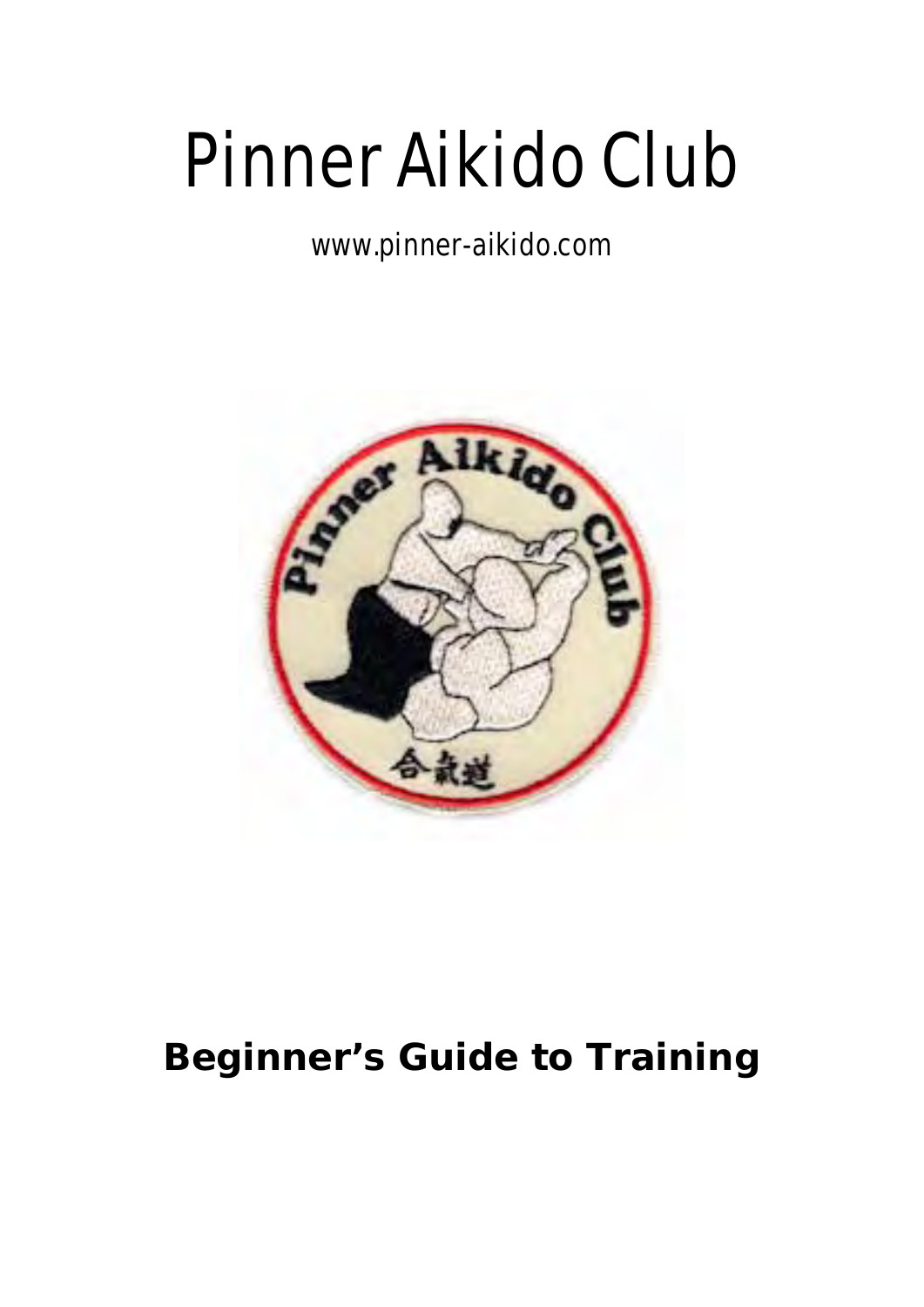#### **Foreword**

This document is a newcomer's guide to Aikido to aid in their training and to explain basics that will be introduced as part of their training. It can be used as a guide to assist progress through the grades over the coming years.

#### **History**

Master Morihei Ueshiba (1883-1969) founded the way of Aikido in the early 1900's. After mastering many traditional fighting arts he devised his own techniques that did not depend on physical strength but on circular motions that blended with the energy of the attacker. He d ecided that true victory was not the defeat of an opponent but the resolution of discord within oneself. He developed the art of Aikido as a means of deflecting harm away from yourself but without necessarily inflicting damage on an aggressor.



#### **Ai-Ki-Do**

positive character-building ideals which a person can incorporate into his or her own life. AIKIDO therefore means the way of harmonising The word *Aikido* in Japanese is made up of three kanji (characters). "AI" means "to meet, to come together, to harmonise"; "KI" means "energy, spirit, mind" (in a larger context "KI" means "the spirit" or "the nature" or "of the universe," and not just the spirit of human beings). "DO" means "the Way" which signifies that the study of Aikido does not involve merely self-defence techniques but includes with the spirit of the universe.



#### **Philosophy**

The most unusual aspect of Aikido is that although it is primarily a self-defense art, it takes as the basis of its philosophy the idea of being in harmony with the opponent rather than being in conflict. The ideal of Aikido is not to think of defeating the enemy but rather to be in harmony with him, both spiritually and physically.

This is why Aikido is sometimes called the "art of non-resistance" or the "non-fighting martial art".

During practice sessions, partners work in harmony with each other, learning when and how to yield, how to lead and guide another person's movements and how to down an opponent through non-aggressive techniques.

#### **Aikido movements and Techniques**

The movements of Aikido emphasise a flowing flexibility and the maintaining of balance. The aim of the aikidoka is to be in complete control of his or her mind and body, and to maintain a calm, alert posture. The continuous and flexible motion, which originates at the waist, is like the performance of a dance, a graceful spherical motion. Much of the beauty of the Aikido movements derive from the coordinated motion of the entire body contributing to the integrated sequence of movements. Most of the joint techniques, such as those applied to the wrist or elbow, flex the joints in the direction of natural bending. They are in harmony with natural flexing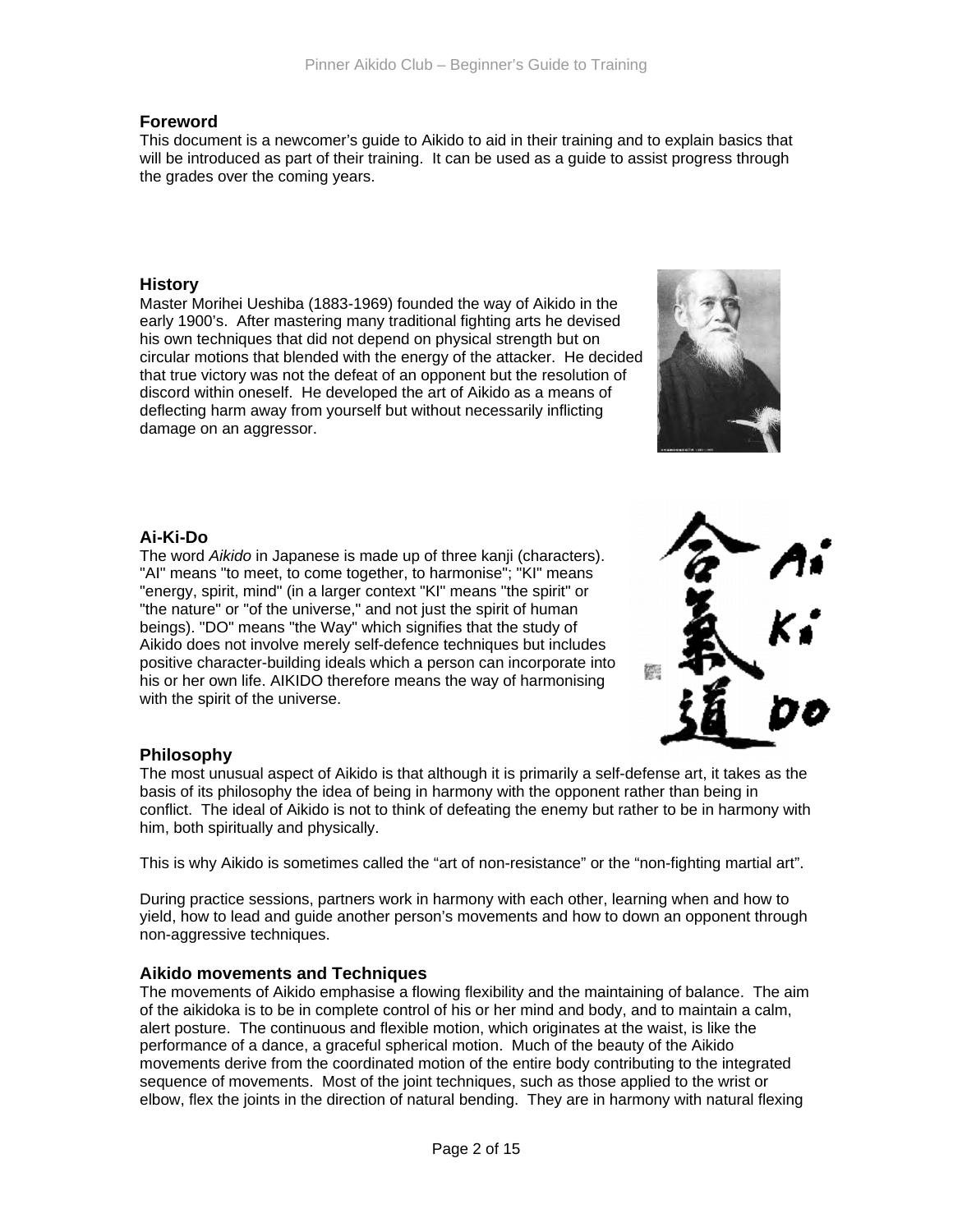and although such techniques are painful and effective if resisted against they result in no permanent joint damage.

#### **Aikido Basics**

#### **Gi or Keikogi**

This is the Martial Arts suit worn whilst training. It is acceptable to wear loose-fitting jogging trousers and a T-shirt when you first start training. However, as these can become damaged, it is recommended that as soon as the decision is made to continue training' purpose-built Gi's should be purchased. They are made of heavy cotton and are capable of withstanding the demands placed upon them whilst training.





#### **Hakama**

These are essentially culottes worn over the Gi. Our club recommends that these only be purchased after the second grading (Orange Belt) as they can be awkward to train in at first.

#### **Grades and Syllabus**

The following shows the different grades (belt colours) and how to achieve them. It is important to always wear your belt when training, especially when training away from your home club. This shows other people what level you are at allowing them to temper their attacks accordingly and to be aware of your ability to take Ukemi (break falls).

White This is the belt you start with. This belt is usually included when you purchase a Gi. As you advance through the grades, the belt colours change with the following sequence:

| Yellow<br>Orange<br>Green          | ۰.<br>٠<br>٠ | $5^{\text{th}}$<br>4 <sup>th</sup><br>3 <sup>rd</sup>                        | Kyu<br>Kyu<br>Kvu        |                                                                     | Gradings up to Blue beltare taken at club level                                              |
|------------------------------------|--------------|------------------------------------------------------------------------------|--------------------------|---------------------------------------------------------------------|----------------------------------------------------------------------------------------------|
| Blue<br>Brown                      |              | $-2^{nd}$<br>$-1$ <sup>st</sup>                                              | Kyu<br>Kyu               | - Ikkyu                                                             |                                                                                              |
| Black<br>Black<br>Black<br>Black - | ÷.           | $1^{\rm st}$<br>$-2^{nd}$<br>$-3^{rd}$<br>$\boldsymbol{\Lambda}^\textsf{th}$ | Dan<br>Dan<br>Dan<br>Dan | - Shodan<br>Nidan<br>$\blacksquare$<br>- Sandan<br>Yondan<br>$\sim$ | 1 <sup>st</sup> Kyu gradings and above are tested once a<br>year in front of senior yudansha |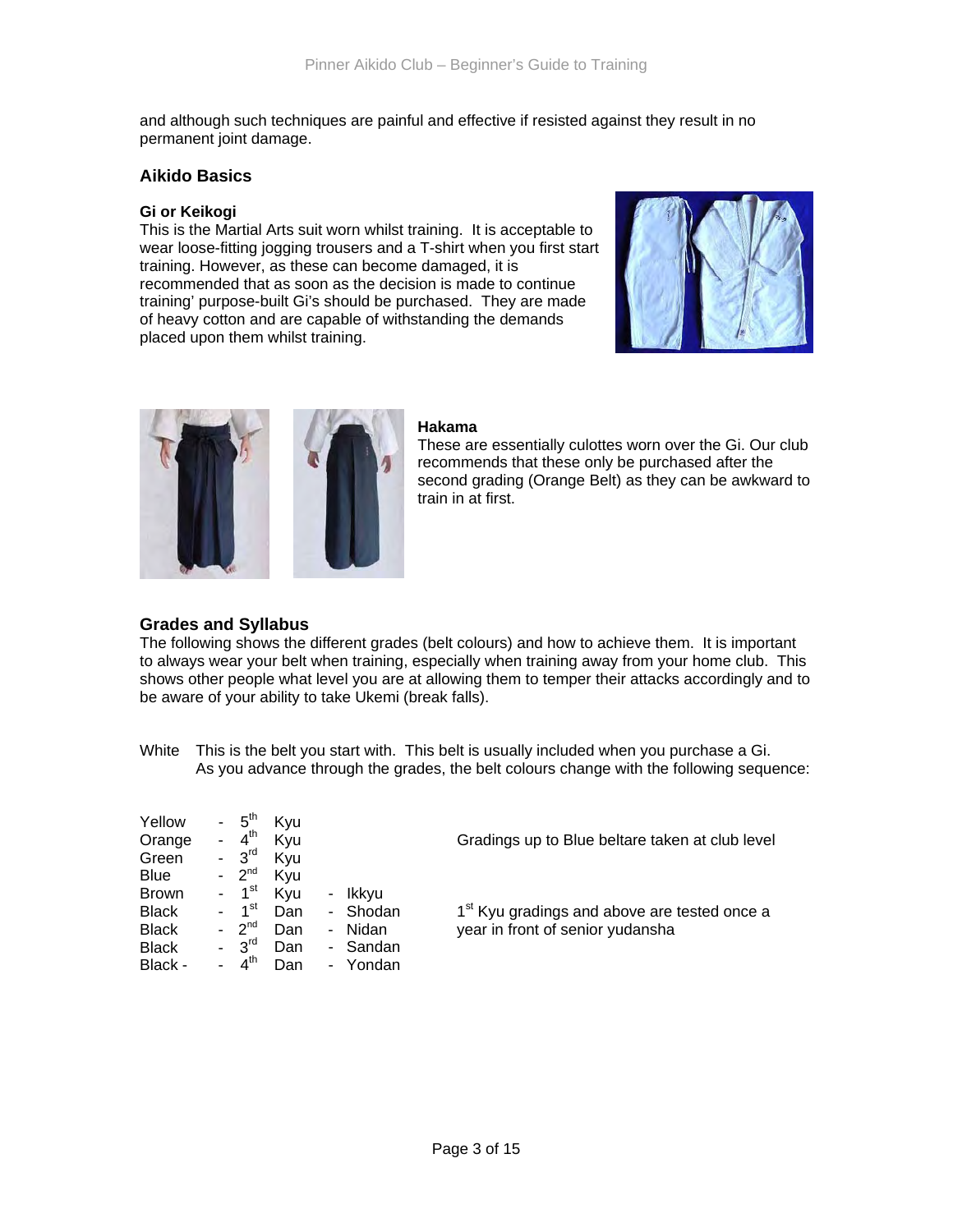#### **Tatami (Mat) Etiquette**

In Aikido training, etiquette is as important as the study of physical techniques. Proper execution of the etiquette forms not only creates a good atmosphere in the dojo, but it also develops your intuition and awareness. You will not be expected to know all of the etiquette forms in the beginning, but you should try to observe and learn as many as possible before entry into the regular classes.

When entering the dojo (training hall), students are expected to perform a standing bow (Ritsurei) to the head part of the dojo (Kamiza) or picture of O-Sensei (Shomen).

Before going onto the mat (Tatami) ensure that your suit (Gi) and belt (Obi) are tied properly. Approach the edge of the mat, slip your shoes off and bow towards the Shomen (the picture of O-Sensei).

Before starting to train it is important you follow the warm-up exercises, including the wrist exercises. These are designed to manipulate the joints you will be stressing throughout the training class.

Following the warm-up exercises every student is expected to practise break falls (Ukemi) and Tai Sabaki.

While the Sensei is demonstrating techniques it is expected that students will kneel or sit tidily around the edge of the mat. Once instructed to train a kneeling bow is performed before partnering up.

Your partners are not your opponents so it is important to take care of them and always Ritsurei before and after training with them. When throwing a partner, be aware of your surroundings, never put the Uke at risk of bumping into others. Also it is important to be aware of the Uke's abilities, be sensitive to their grade.

If you need to leave the mat during a training session always seek permission from the Sensei. This is not only polite but it is also important that the Sensei knows where you are going. This is in case you should become unwell or suffer an injury and move away to an area where you cannot be seen and looked after. Similarly if you arrive late, wait for permission by the Sensei before going onto the mat.

#### **Rei (bowing)**

Bowing is a very important aspect of Japanese culture. In Aikido, we bow to show respect, honour and gratitude. There are two ways of bowing: from a kneeling position and from a standing position.

#### **Kneeling Bow**

This is considered to be more formal and is performed at the beginning and end of each class, in grade order, facing the Sensei and the picture of O-Sensei. It is also used when the class is kneeling after being formally shown a technique by the Sensei before training recommences. To perform this from a kneeling position place your hands in front of your palm



down on the mat with your thumb and index fingers together in the form of a triangle.



#### **Standing Bow (Ritsurei)**

This is a less formal and more common form of bowing. It is used when first entering the Dojo (training hall), when coming onto and leaving the Tatami (training mat), to your opponent before training and also after receiving personal attention from Sensei.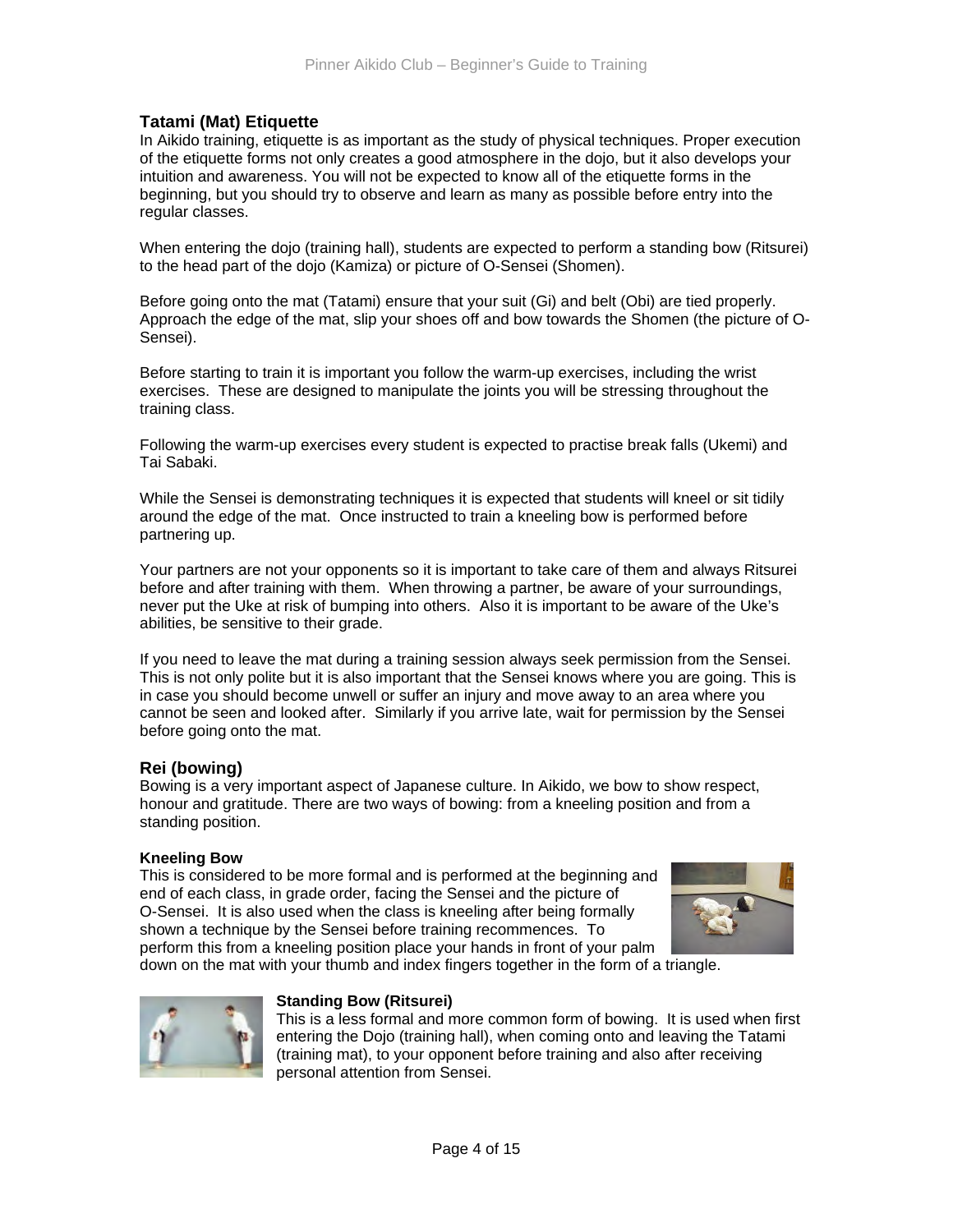#### **Break falls (Ukemi)**

#### **Forward roll – Mai Ukemi**



Although called Forward Ukemi, this actually a sideways roll in that you face sideways to the direction you want to roll.

- $\triangleright$  Step forward with one foot bringing the hand on the same side ready to support your weight on the mat.
- $\triangleright$  Lean forward, placing the side of the hand onto to the mat.
- ¾ Tuck your chin into your chest and turn your head so that your chin is also touching your shoulder and you are looking along your arm so that can see where you are going.
- ¾ Allow the arm to bend only slightly. Enough to make a gentle curve to roll over but not enough to collapse under your weight as this would put your forearm on the mat and make for an uncomfortable roll.
- ¾ Push off with the back foot allowing yourself to roll along your arm and over your shoulder.
- $\triangleright$  Continue the roll back up to a standing position and back on posture.
- $\triangleright$  Beginners can start the process from one knee.
- $\triangleright$  Be sure to practice with rolling to both the left and right.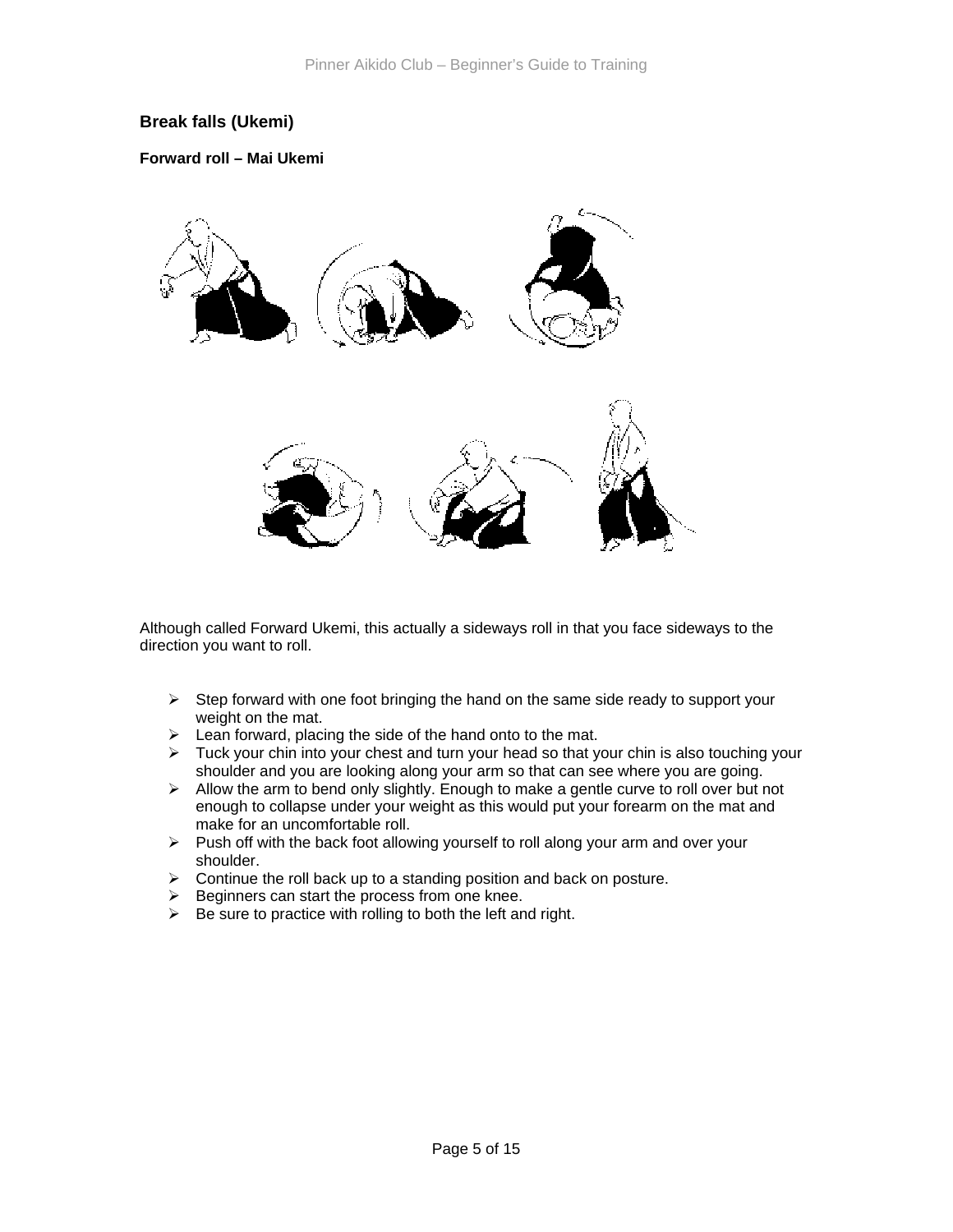#### **Backward Roll – Ushiro Ukemi**

**From Sitting** 



#### **From Standing**



- $\triangleright$  Raise your arms in front of you and tuck in your chin.
- ¾ Drop down first to one knee, then sit down and roll backwards striking the mat with both of your arms just before your shoulders touch the mat **or**
- $\triangleright$  Raise your legs and continue the roll over the outside edge of your shoulder using your hands to assist you.
- $\triangleright$  By rolling over the outside edge of your shoulder, your head and neck will be protected from contact against the mat.
- $\triangleright$  As your feet pass over your head, flex your toes forward so that the ball of the foot touches the mat allowing you to complete the break fall by standing up and coming onto "posture".
- $\triangleright$  Beginners can start in a crouching position.
- $\triangleright$  Be sure to practice with rolling to both the left and right.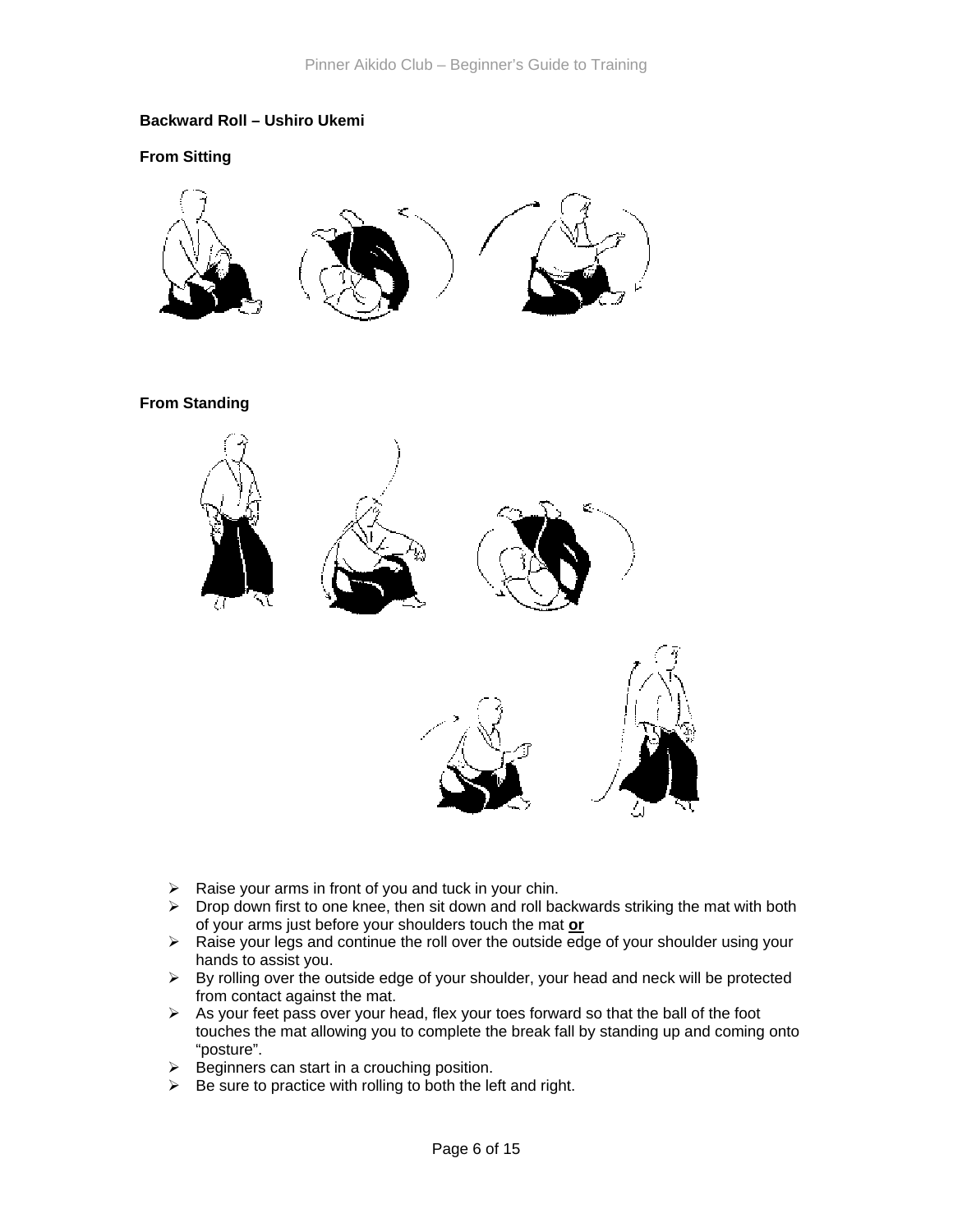#### **Defensive Postures (Kamae or being "On Posture")**

This is the typical stance for receiving a frontal attack. One leg forward with the foot turned out, the arm of the same side forward, hand open. Weight over the front foot with the knee slightly bent. Back foot loose but touching the mat.

Keep your head up and watch Uke (your attacker) as well as being alert to what else may be going on around you.



#### **Tai Sabaki**

Tai Sabaki is a circular blending movement fundamental to the application of an Aikido technique. It has been described as the art of "not being there". It is with Tai Sabaki that we avoid an attack, create movement and redirect the Uke's force against them.

#### **Positive Tai Sabaki**

Facing Uke and "On Posture", sweep your rear foot and arm in a circular movement around Uke's attack, at the same time move your forward arm into a position to protect yourself from the attack. Transfer weight onto that foot and sweep the now back foot around in a circle and place it behind you. You should have turned 180° and be facing in the opposite direction with your weight over your front leg, foot facing slightly outward.

#### **Negative Tai Sabaki**

Facing Uke On Posture sweep your rear foot in a semi-circle behind you and away from Uke's attack with both of your arms facing forward. Transfer your weight onto this foot and sweep the other around and return on posture.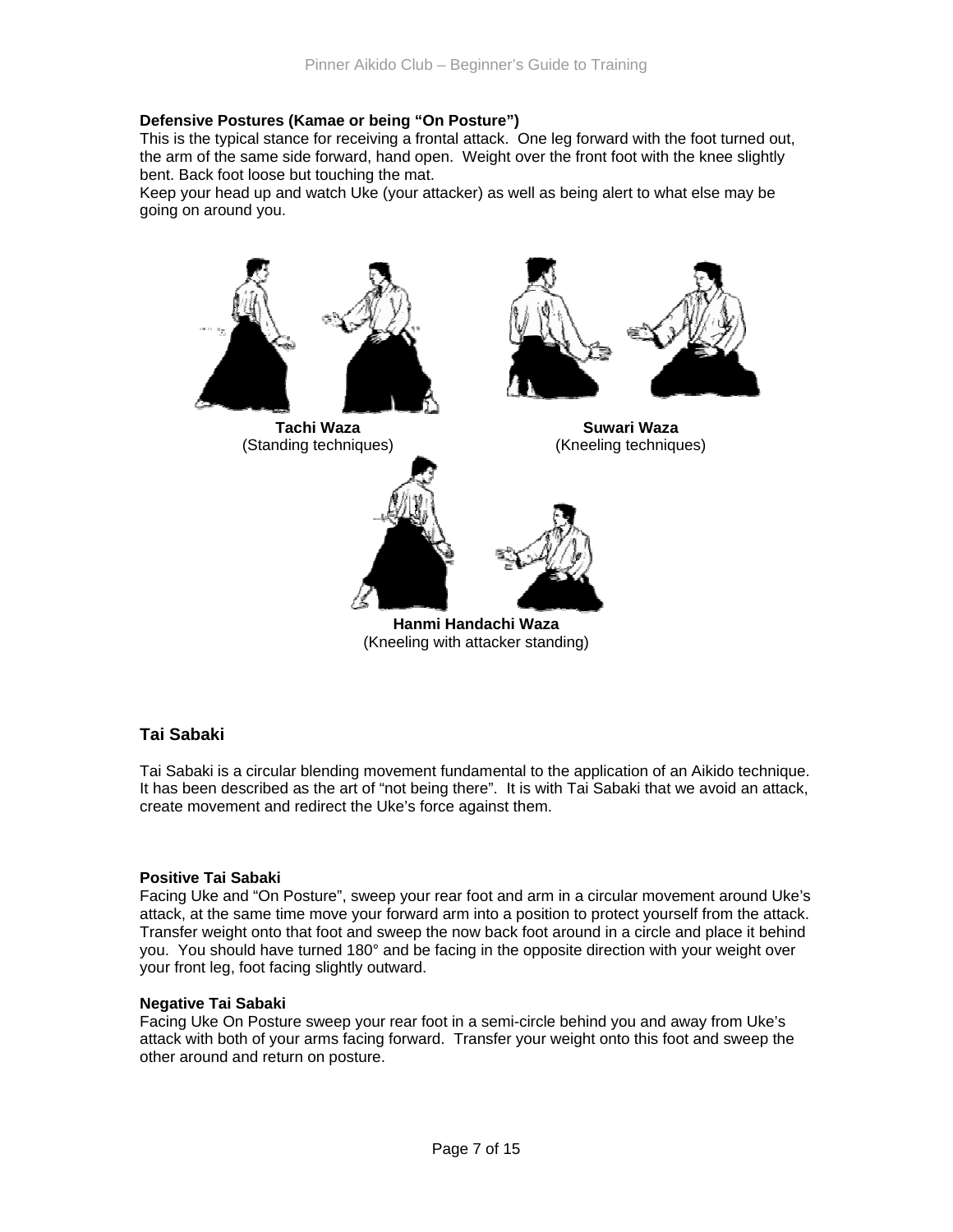#### **Shikko**

This is the way to move around the mat on your knees. It is a similar movement to Positive Tai Sabaki but transferring weight from knee to knee. When training on your knees all Tai Sabaki and defensive movements can be made.

#### **Ubi ashi**

This is a way of advancing to meet an attack while remaining both Centred and On Posture To carry out a Tsuki, start On Posture and drive the front hand and foot forward, maintaining your weight forward, drawing your rear foot forward to remain On Posture. This is used to enter into an attack or close the space between Tori and Uke.

#### **Tsugi ashi**

This is an opposite movement to an Ubi ashi i.e. a retreating movement. Your weight is brought backwards, still over the front leg, as your foot is raised up onto the ball of your foot (both feet together). Your front hand driving down towards your knee. The following movement is generally a Tsuki driving your hand and foot back through Uke's centre to complete a posture break in readiness for the application of technique.

#### **Irimi**

A forward movement that breaks Uke's posture by advancing straight through his centre of balance.

#### **Tenkan**

A turning movement that breaks Uke's posture by using Tai Sabaki to destroy his balance.

#### **Omote**

Entering across the front of your partner. This movement brings you into range of Uke's other Hand/leg and requires an Atemi – a distracting movement in order to remain safe.

#### **Ura**

Entering or Turning towards the outside of your partner and therefore away from Uke's other Hand/leg. This is the opposite side to Omote.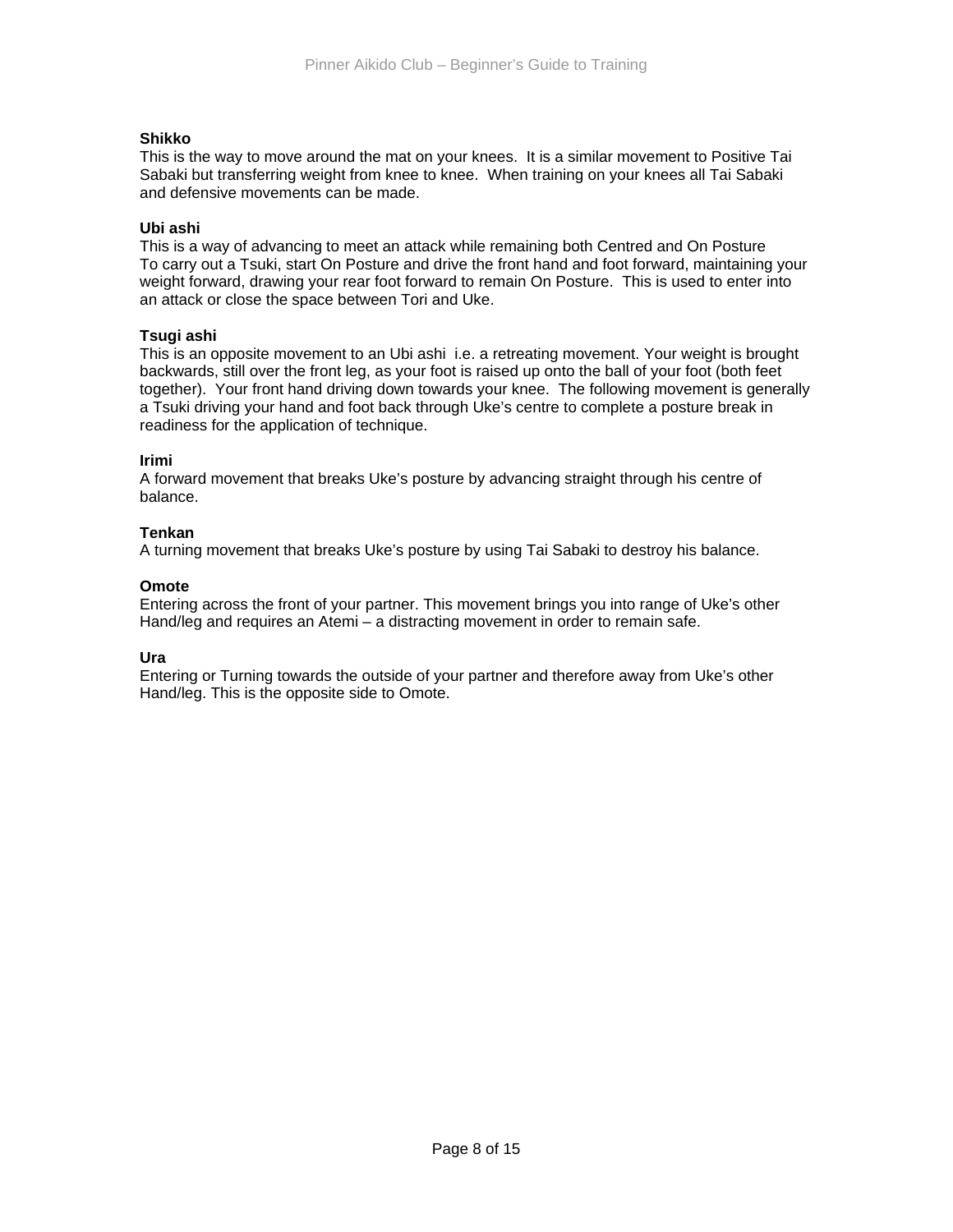#### **Some of the attacks used in Aikido training**

**Blows** 



**Shomen Uchi**  Downward attack to centre of the head



**Yokomen Uchi**  Side attack to the temple



**Chudan Tsuki**  Straight punch to stomach



**Kata Dori Shomen Uchi** 

Downward attack whilst gripping the shoulder



**Jodan Tsuki**  Straight punch to the face



**Mae Geri**  Front Kick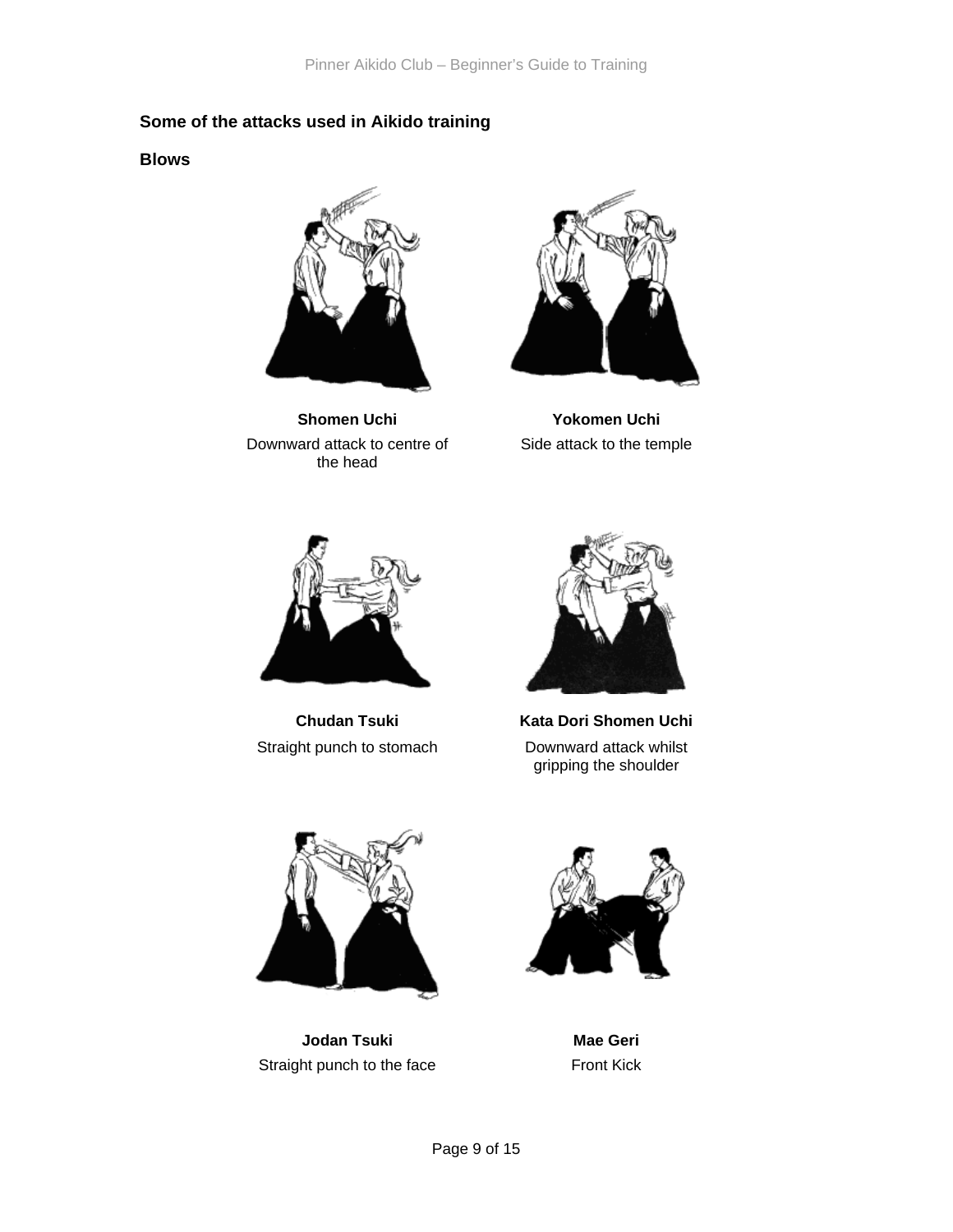#### **Grips**





**Morote Dori**  Ryote Dori



**Mune Dori**  Kata Dori



**Ai Katate Dori Gyaku Katate Dori** 







**Ryo Kata Dori**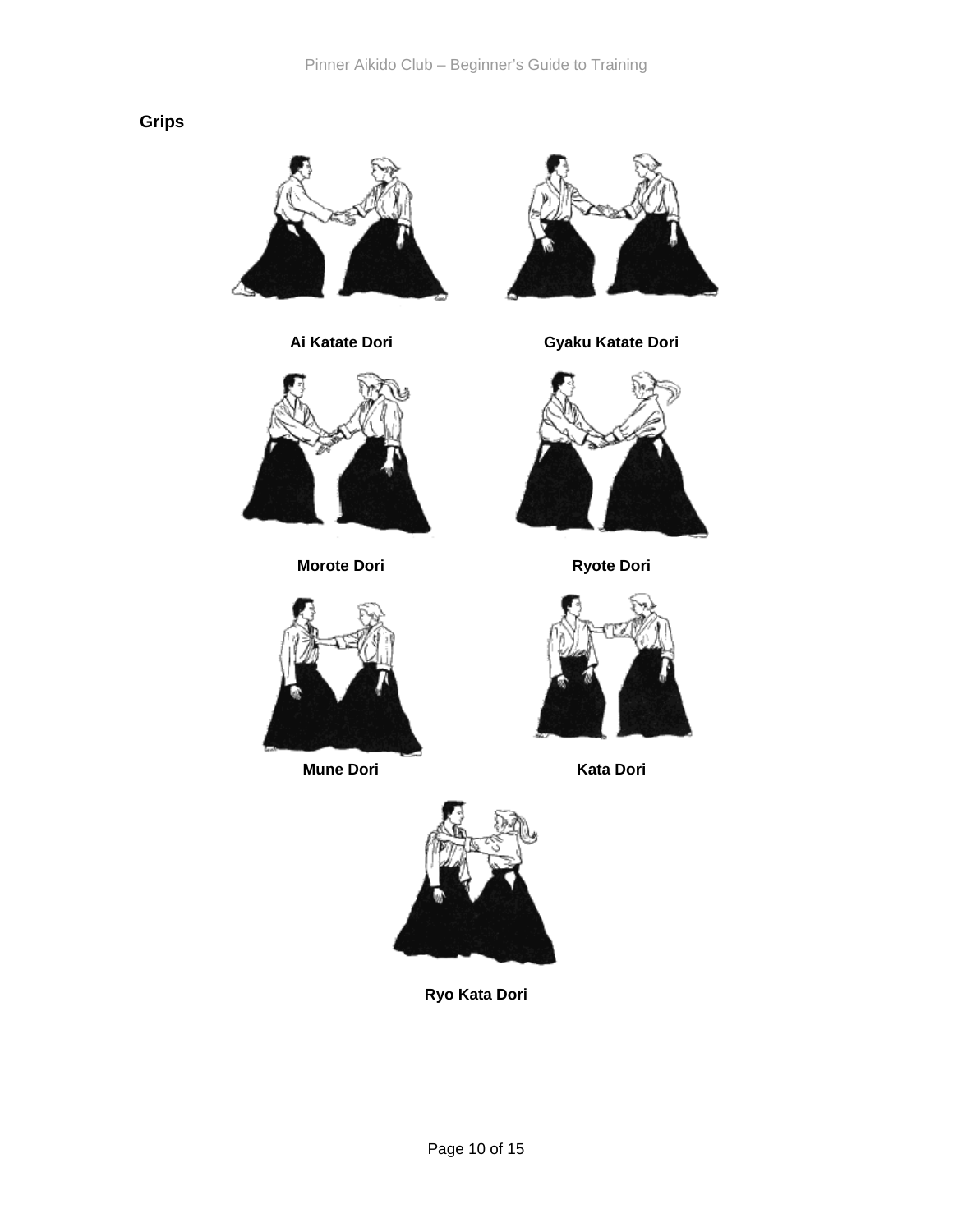#### **Grips From Behind**



**Ushiro Ryo Katate Dori Ushiro Ryo Hiji Dori** 



**Ushiro Ryo Kata Dori Ushiro Eri Dori** 







**Ushiro Katate Dori Kubishime** 

#### **Weapons**

Training in the use and defence of these weapons are a part of Aikido. In addition to those shown below, chain and wooden baton are also sometimes used.

**Training Weapons** 





**Jo (4 foot long Wooden Staff)**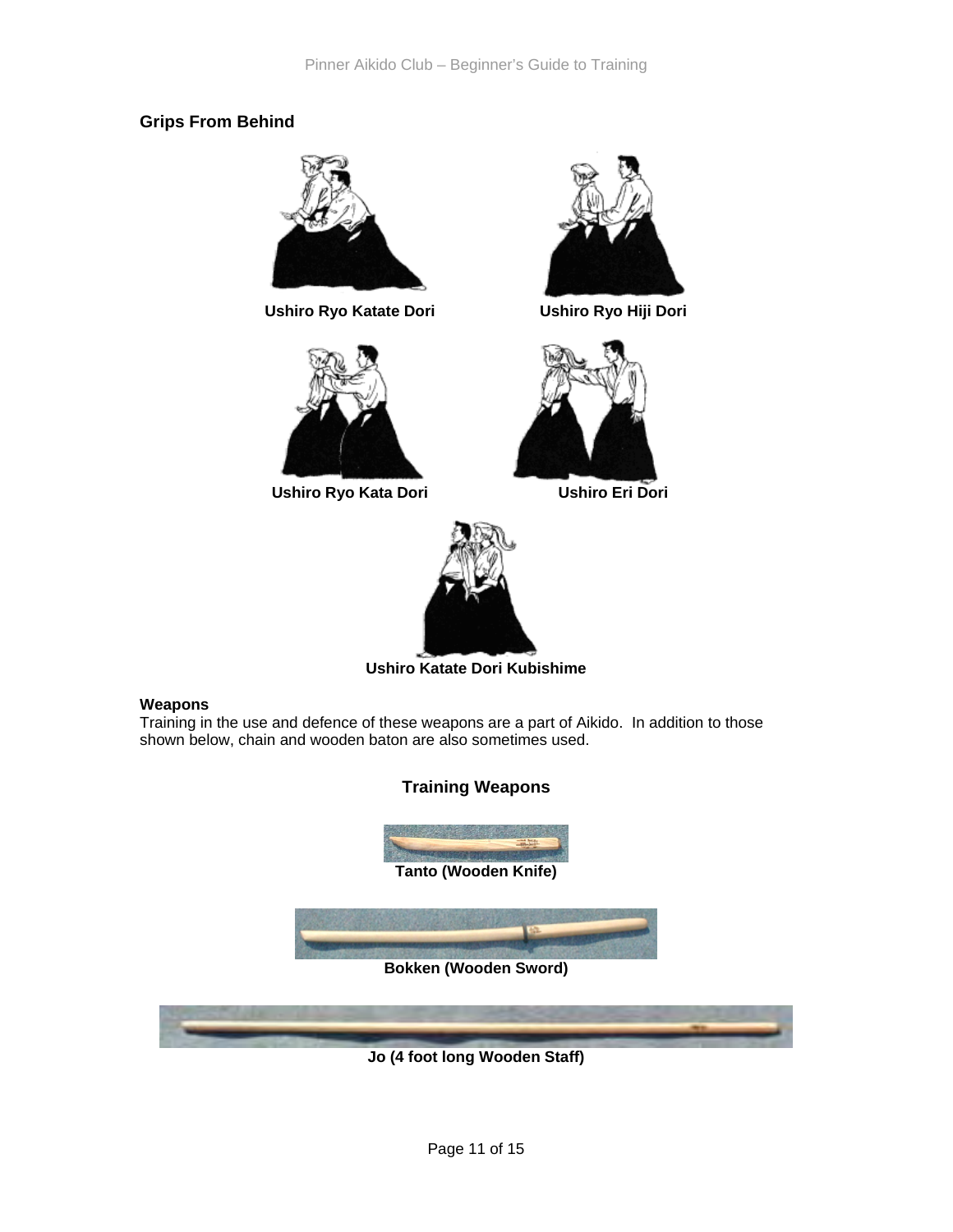#### **Aikido Techniques Controlling Techniques (Basic Techniques)**



**Ikkyo** 



**Nikyo** 



**Sankyo** 



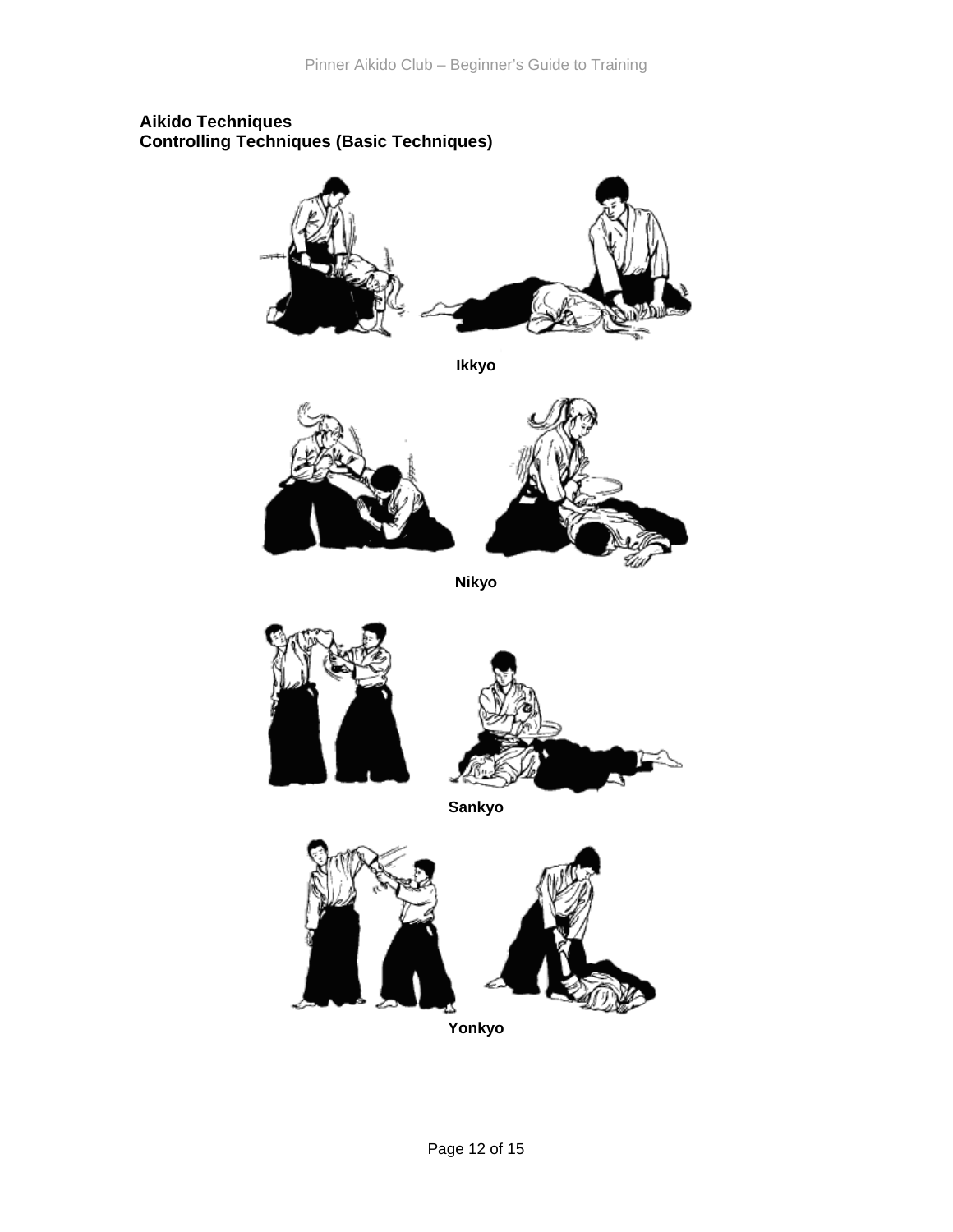

**Gokyo** 



#### **Nage Waza (Throwing Techniques)**







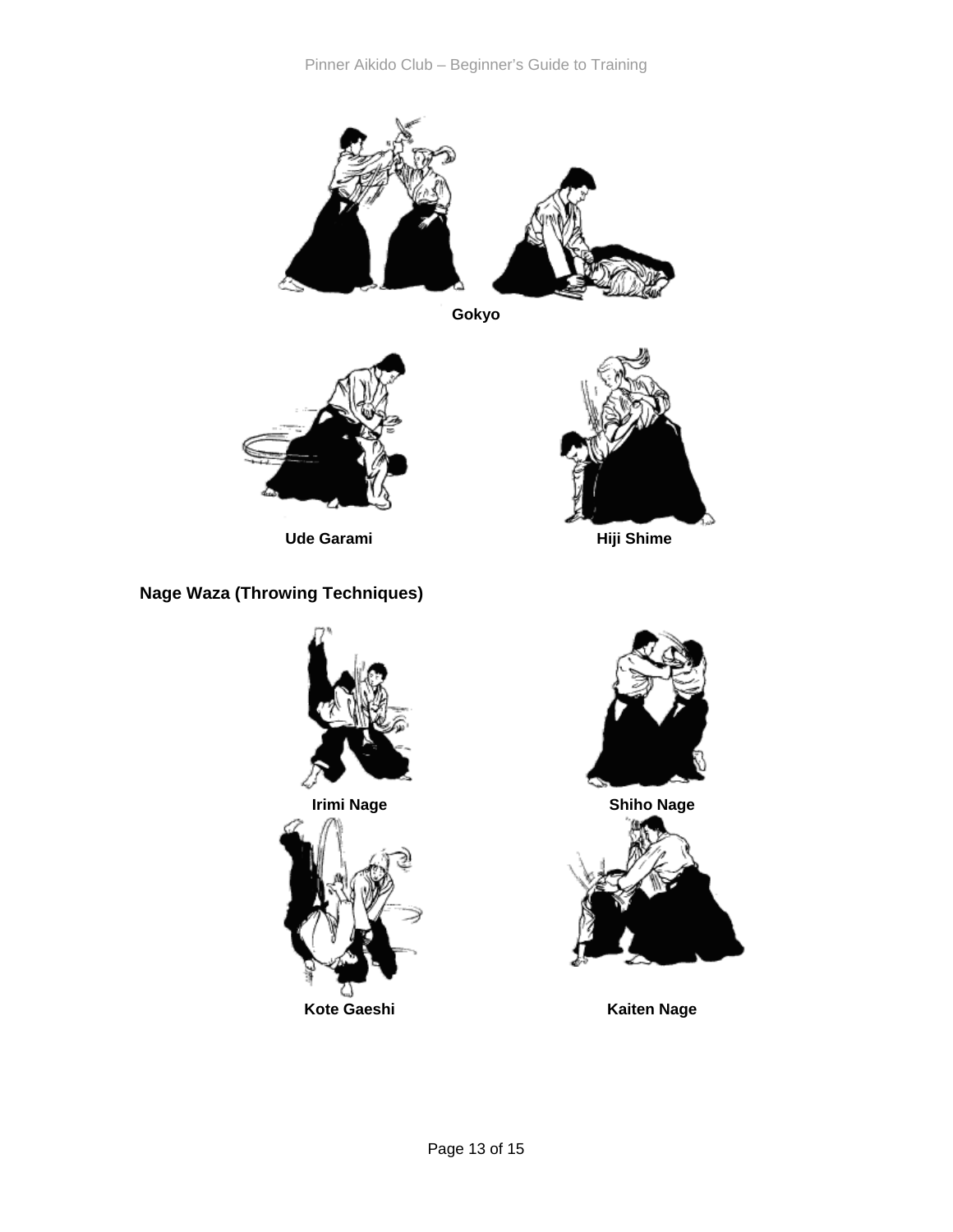